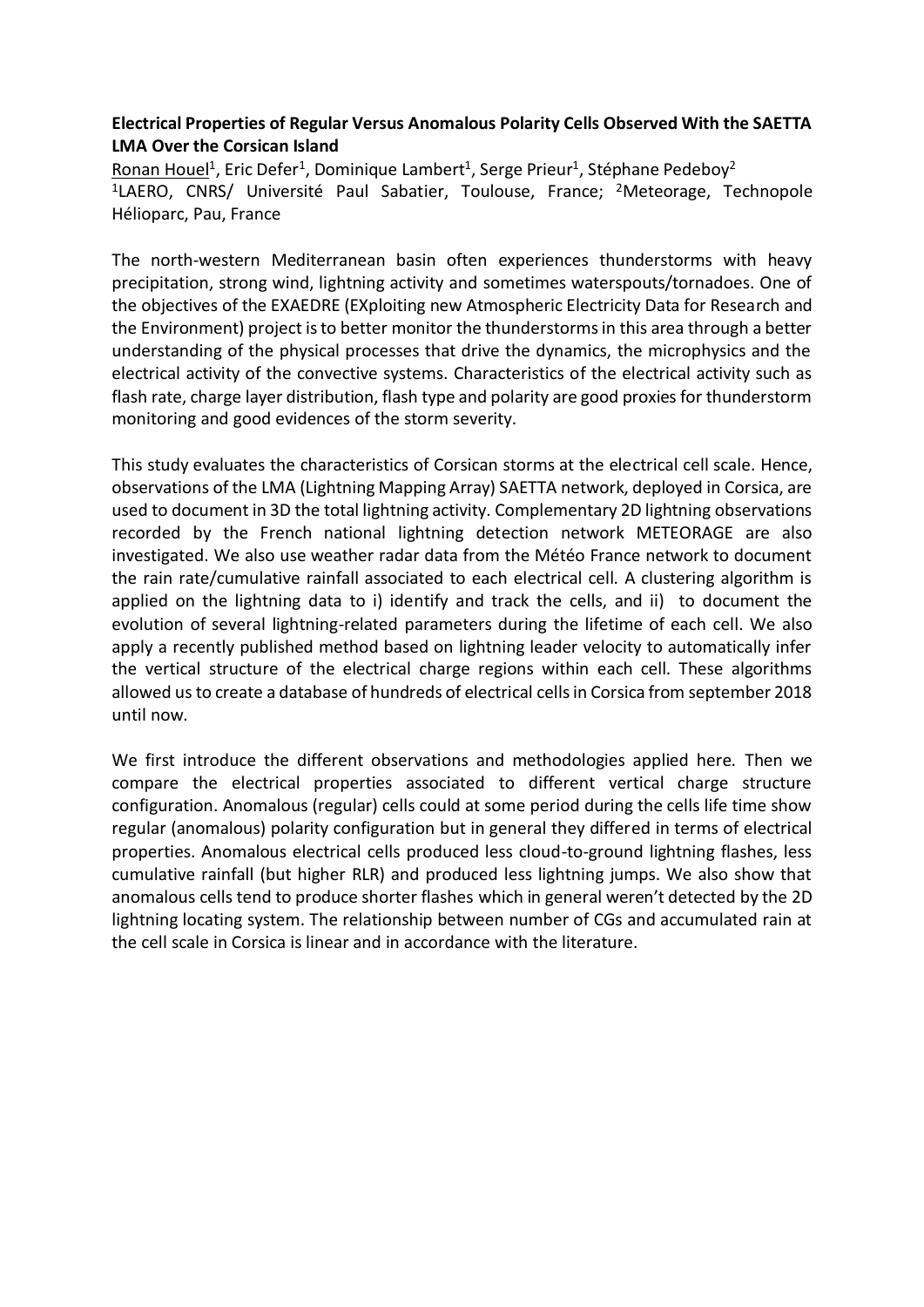#### **Observation on Lightning and Thunderstorm Over the Southeastern Tibetan Plateau**

Xiushu Qie<sup>1,2</sup>, Zhuling Sun<sup>1</sup>, Fengquan Li<sup>1,2</sup>, Shanfeng Yuan<sup>1</sup>, Lei Wei<sup>1,2</sup>, Chunfa Sun<sup>1,2</sup>, Chen Xu<sup>1</sup>, Kexin Zhu<sup>1,2</sup>, Huimin Lyu<sup>1,2</sup>, Hongbo Zhang<sup>1</sup>, Rubin Jiang<sup>1</sup>

<sup>1</sup>Key Laboratory of Middle Atmosphere and Global Environment Observation (LAGEO), Institute of Atmospheric Physics, Chinese Academy of Sciences , Beijing, China; <sup>2</sup>College of Earth and Planetary Sciences, University of Chinese Academy of Sciences, Beijing, China

The Tibetan Plateau is the largest and highest plateau in the world. It is called the Roof of the World or the Third Pole. It is from the southern edge of the Himalayas in the south, to the Kunlun Mountains, Altun Mountains, and the northern edge of the Qilian Mountains in the north, the Pamirs and Karakoram Mountains to the west, and the western part of the Qinling Mountains and the Loess Plateau in the east and northeast, and lies at latitude from 26°00'- 39°47' N and longitude from 73°19'-104°47' E. It has long been recognized as an important region impacting on global water reallocation and climate changes. The Tibetan Plateau with its highest elevation and local orography, interacting with the prevailing wind and the surface thermodynamics are favorable for the genesis of thunderstorm convection and lightning activities in some regions. Observation at Naqu (31°29.0'N, 92°03.0'E, 4508m) in the central Tibetan Plateau and Datong (101°34.9'E, 37°3.8'N, 2650 m) in the northeast Tibetan Plateau in the early 2000s suggested that thunderstorm there shows unique charge structure and lightning activities. To further reveal the charge structure and electrification inside the thunderstorm over the Plateau, lightning observations were conducted successively in Lhasa (29°38.4' N, 91°02.4' E, 3640 m) and Daocheng (29°21.10' N, 100°08.71' E, 4412 m) by using the state-of-the-art technology since 2019. The main instruments included two-site broadband interferometers several kilometers apart with capability of 3D mapping on lightning discharge channel, fast antenna, slow antenna and high-speed video camera. This paper will report and compare the main results at two sites in 2021 observation and the outstanding finding in the early 2000s, focusing on the evolution of lightning activities through the thunderstorm lifetime.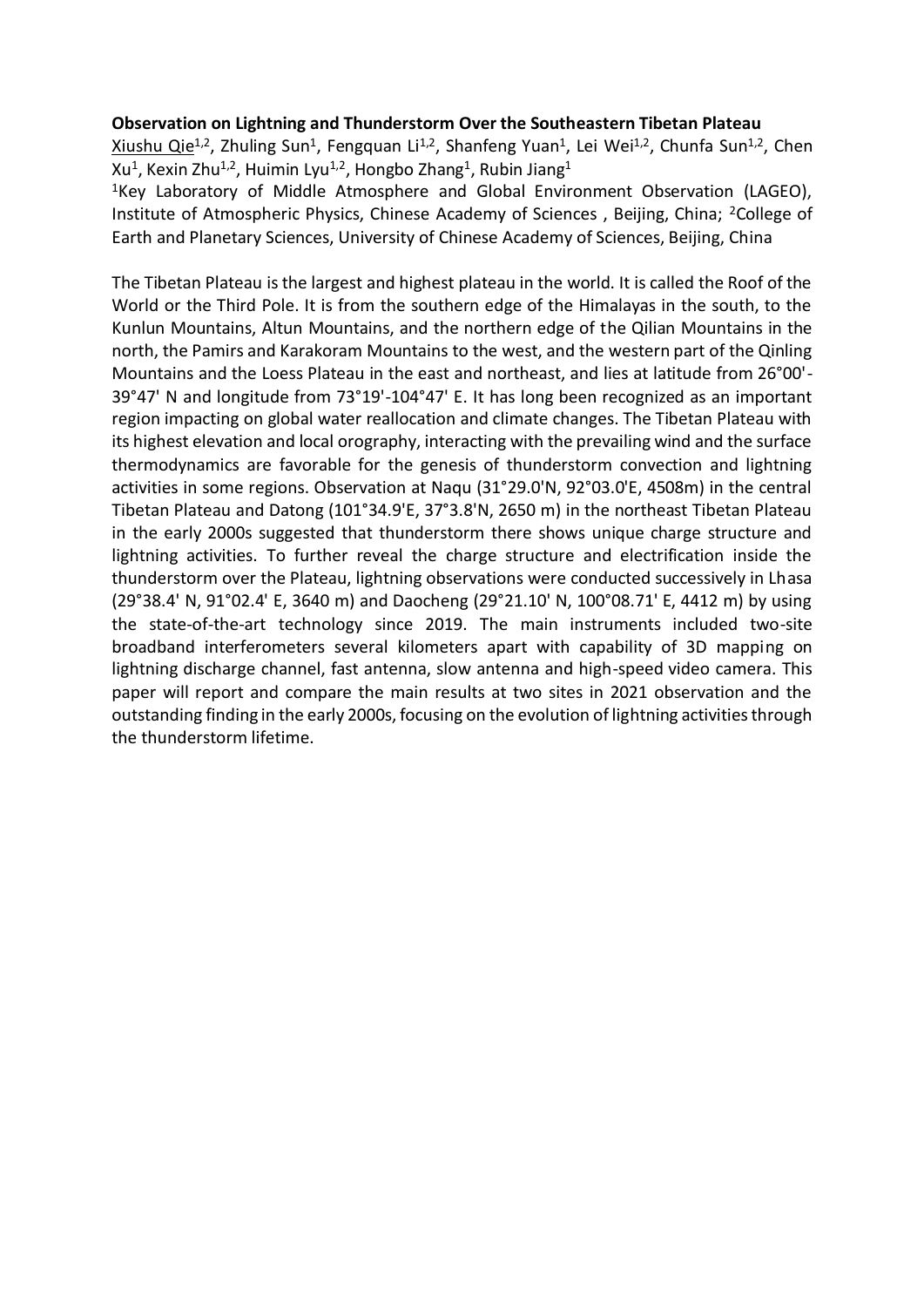#### **Increasing Upper Tropospheric Water Vapor Over the Arctic Circle**

<u>Joydeb Saha</u><sup>1</sup>, Anirban Guha<sup>1</sup>, Colin Price<sup>2</sup>, Tair Plotnik<sup>2</sup>

<sup>1</sup>Department of Physics, Tripura University, Tripura, India; <sup>2</sup> The Porter School of the Environment and Earth Sciences, Tel Aviv university, Tel Aviv , Israel

The effect of global warming over the Arctic Circle is alarming. The fraction of lightning strokes above 65°N to total global strokes grew by a factor of 3 with an increase of 0.3 °C increase in global temperature anomaly (Holzworth et al., 2021). In the last decade, the monthly average specific humidity in the Arctic upper troposphere at 300hPa also increased significantly. The summertime (JJA months) lightning data from WWLLN and specific humidity data from ECMWF (SON months) shows the maximum temporal correlation with a three-month lag. While comparing the Arctic Upper Tropospheric Water Vapor (UTWV) to the Northern Hemisphere (NH) temperature anomaly data derived from GISS, the correlation coefficient becomes 0.65. The increase in UTWV is around 4%, corresponding to an NH temperature increase of 0.8°C. The surface forcing plays a significant role in controlling the convective mass flow in the upper troposphere. The effect of this increase of UTWV requires systematic investigation to understand the role of positive feedback in further warming in the Arctic and global climate change.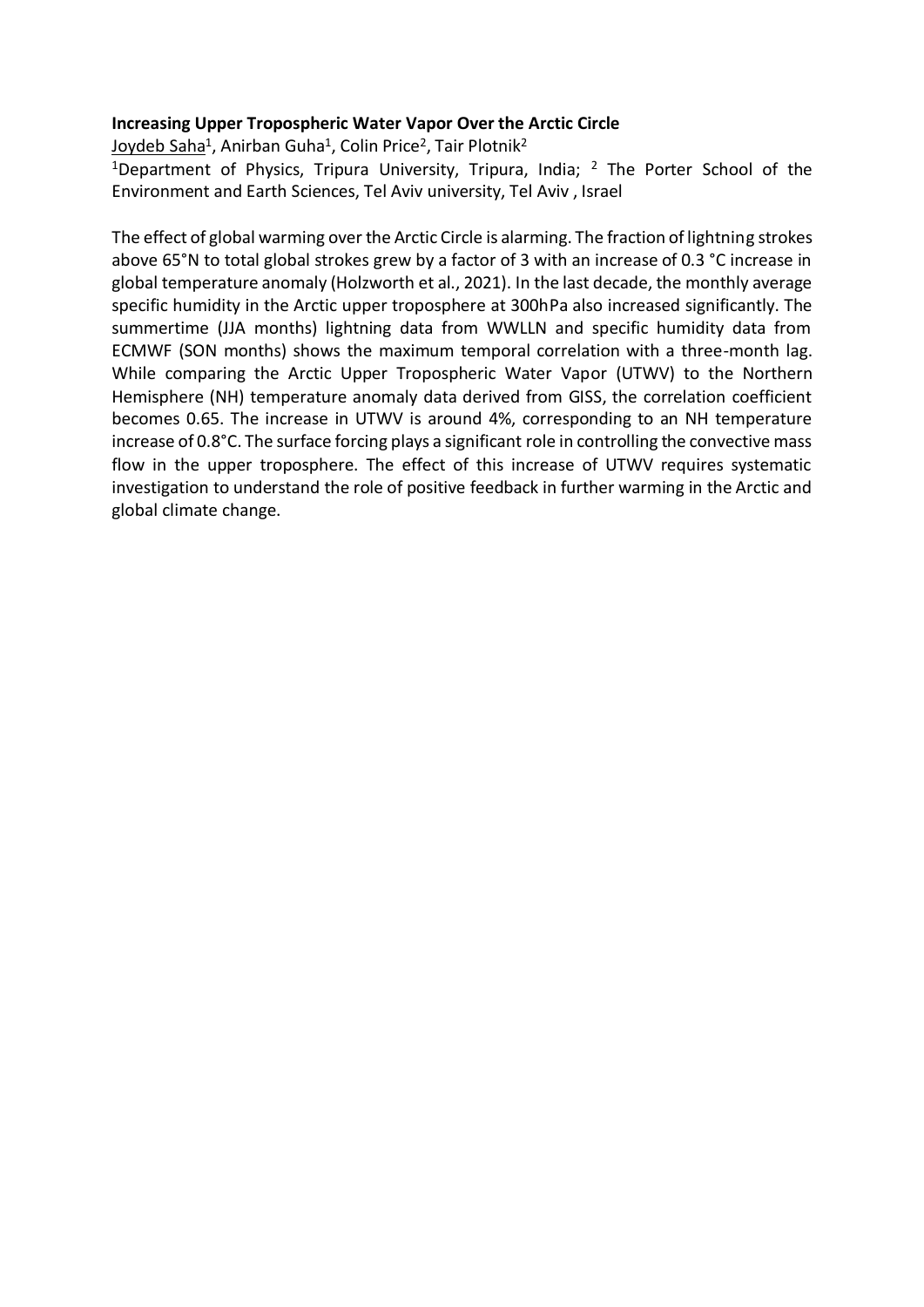#### **Comparing and Combining Thunder Hours Derived from TLN, GLM, and LIS**

Michael Stock<sup>1</sup>, Elizabeth Digangi<sup>2</sup>, Jeff Lapierre<sup>2</sup> <sup>1</sup>R&D, Earth Networks, Maryland, USA; <sup>2</sup>R&D, Earth Networks, Maryland, United States of America

Lightning data are often used to measure the location and intensity of thunderstorms. A thunder hour is defined as an hour during which thunder can be heard from a given location, and thunder hours can be calculated from global and regional lightning observations. Thunder hours are an intuitive measure of thunderstorm frequency where the one-hour interval corresponds to the life span of most thunderstorms, and the hourly temporal resolution of the data also represents long-lived systems and the diurnal cycle well. Examining long-term convective patterns in the context of thunder hours lends insight into thunderstorm activity without being heavily influenced by network performance, making thunder hours particularly useful for studying climatology. This study presents 7 years of data from the Earth Networks Total Lightning Network (TLN) in the form of thunder hours and compares them with thunder hours derived from satellite-based lightning observations from the Geostationary Lightning Mapper (GLM) and the Lightning Imaging Sensor (LIS). We demonstrate that the thunder hour methodology can be used to combine observations from different lightning detection technologies to produce a reliable, long-term, global thunderstorm climatology.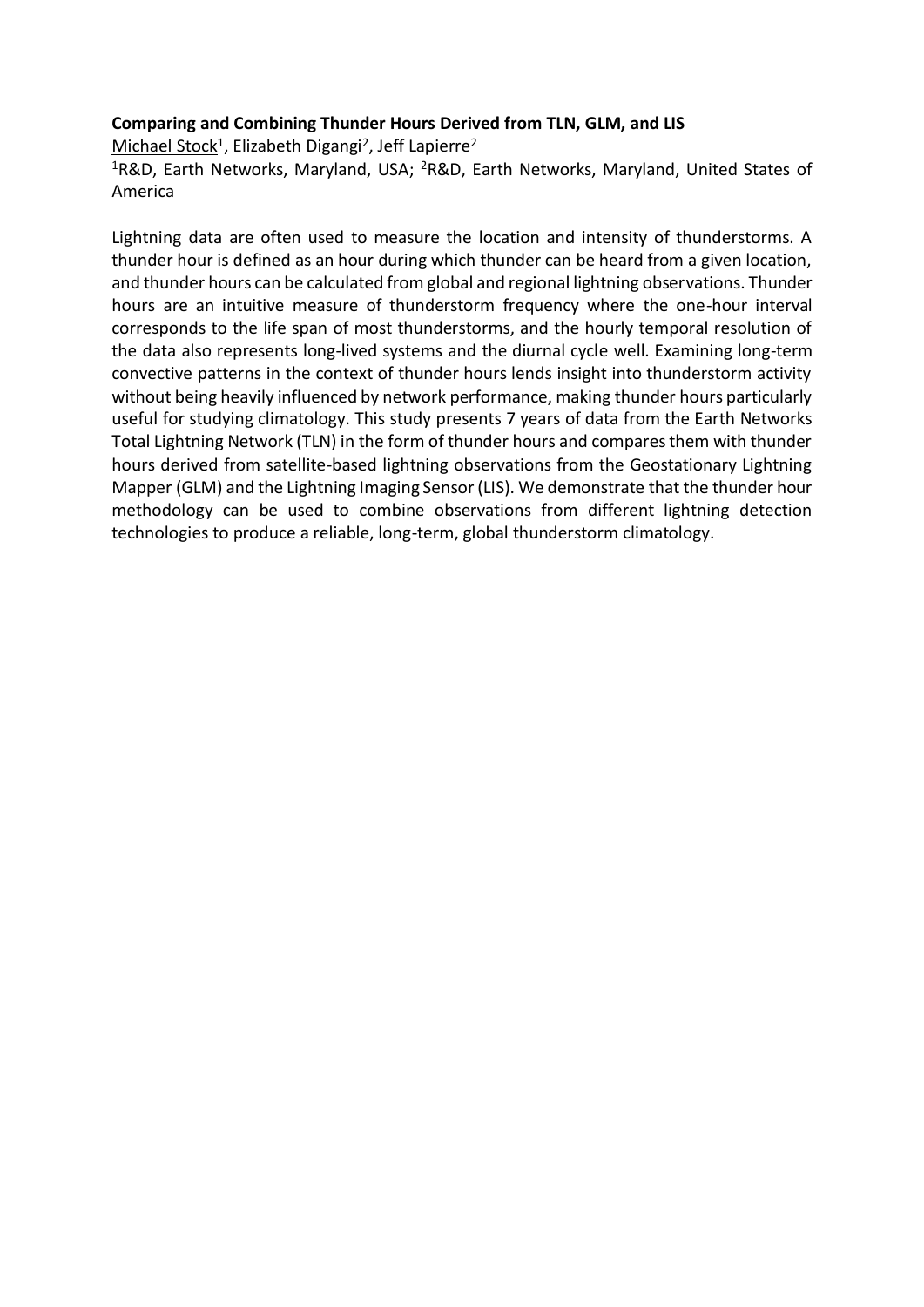#### **Lightning, Biology, and Evolution**

Colin Price<sup>1</sup> <sup>1</sup>Geophysics, Tel Aviv University, Tel Aviv, Israel

Most electrical activity in vertebrates and invertebrates occurs at extremely low frequencies (ELF), with characteristic maxima below 50 Hz. The origin of these frequency maxima is unknown and remains a mystery. We propose that over billions of years during the evolutionary history of living organisms on Earth, the natural electromagnetic resonant frequencies in the atmosphere, continuously generated by global lightning activity, provided the background electric fields for the development of cellular electrical activity. In some animals, the electrical spectrum is difficult to differentiate from the natural background atmospheric electric field produced by lightning. In this paper, we present evidence for the link between the natural ELF fields and those found in many living organisms, including humans. Furthermore, recent experiments show links between the ELF fields and photosynthesis in plants.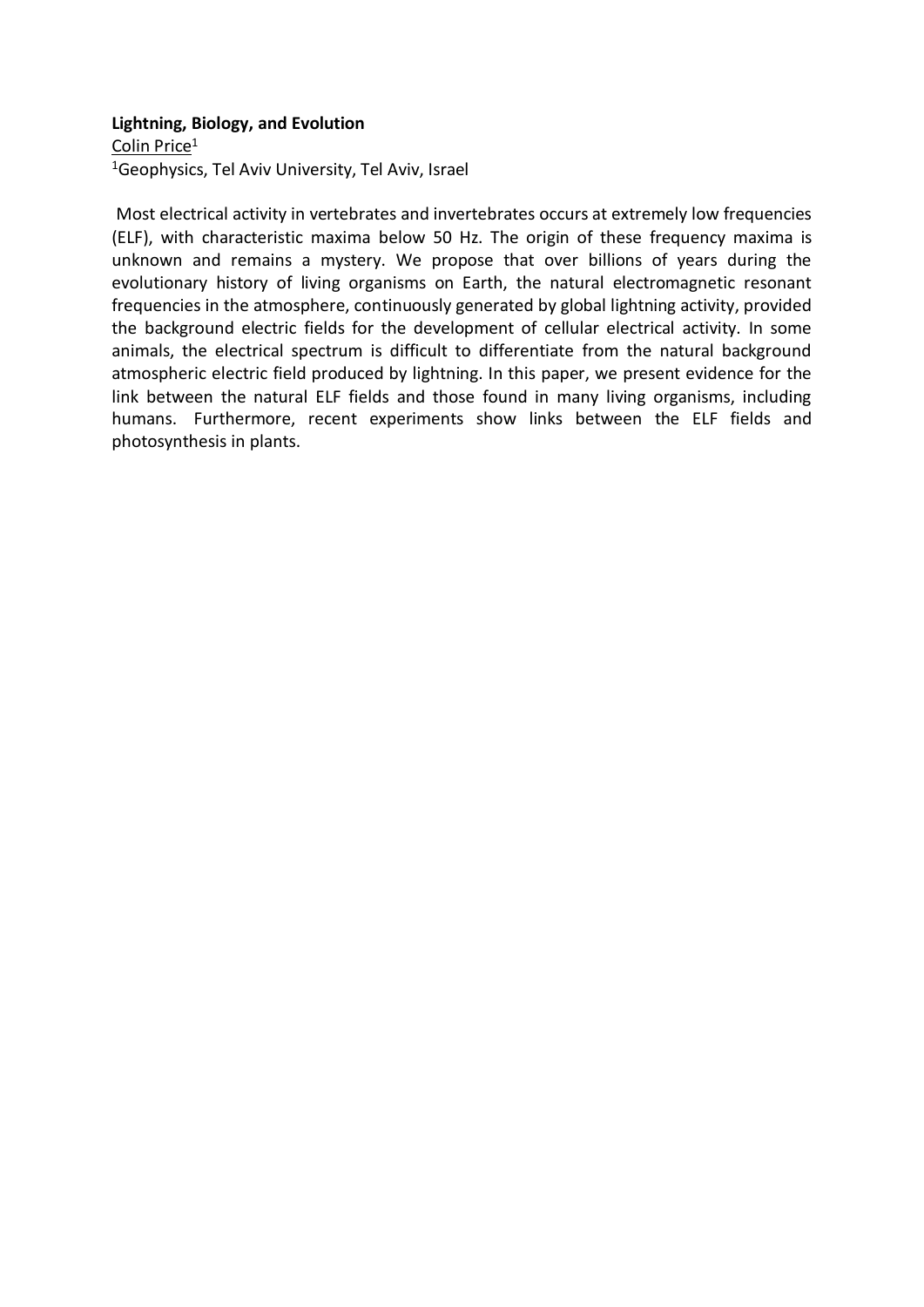#### **Coarse Sea Spray Inhibits Lightning**

Daniel Rosenfeld<sup>1</sup>, Zengxin Pan<sup>1</sup> 1 Institute of Earth Sciences, The Hebrew University, Jerusalem, Israel

The known effects of thermodynamics and aerosols can well explain the thunderstorm activity over land, but fail over oceans. Here, tracking the full lifecycle of tropical deep convective cloud (DCC) clusters shows adding fine aerosols significantly increases the lightning density for a given rainfall amount over both ocean and land. In contrast, adding coarse sea salt (dry radius > 1 μm), known as sea spray, weakens the cloud vigor and lightning by producing fewer but larger cloud drops, which accelerate warm rain at the expense of mixed-phase precipitation. Adding coarse sea spray can reduce the lightning by 90% regardless of fine aerosol loading. These findings reconcile long outstanding questions about the differences between continental and

marine thunderstorms, and help to understand lightning and underlying aerosol-cloudprecipitation interaction mechanisms and their climatic effects.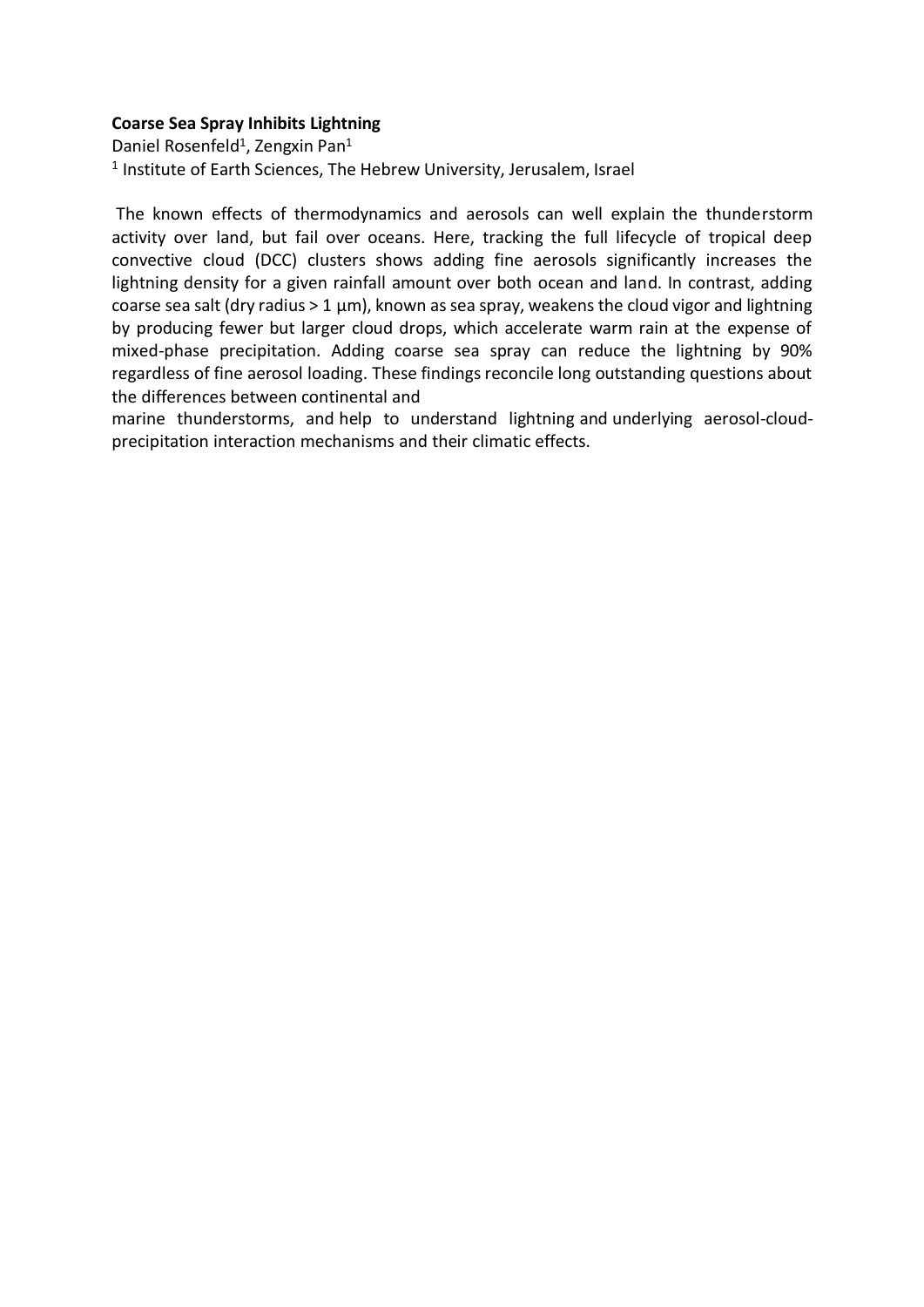## **Examining Lightning Activity as a Proxy for Cold-pool Heterogeneity During the PERiLS Field Project: Introducing a QLCS Tracking and Sampling Method for Surface, Lightning, and Radar Measurements**

<u>Vicente Salinas</u><sup>1</sup>, Vanna Chmielewski<sup>2</sup>, Kristin Calhoun<sup>2</sup>

<sup>1</sup>NOAA/OAR National Severe Storms Laboratory, Cooperative Institute for Severe and High-Impact Weather Research and Operations, NORMAN, USA; <sup>2</sup>NOAA/OAR National Severe Storms Laboratory, Cooperative Institute for Severe and High-Impact Weather Research and Operations, NORMAN, United States of America

In this study we present a method to track the motion and orientation of quasi-linear convective systems (QLCS) using GOES-16 GLM (Geostationary Lightning Mapper) data and sample radar (e.g., reflectivity, spectrum width), surface measurements (e.g., surface temperature deficits, surface wind gusts) and lightning activity (e.g., flash extent density, mean flash area) for examining how they covary and correlate in time and space. By making use of GLM level-2 processed datasets, objects are defined using group centroid densities (GCDs) to identify the convective regions of linear storms associated with lightning production in any time increment (e.g., every 5 minutes). The largest GCD objects are used to define the storm's spatial footprint and allow for tracking of its motion, orientation, and size. Ellipses are then defined around each tracked GCD object and their semi-major axes are used to define sample points spanning its width (from focal point to focal point) at various spatial increments, as each ellipse is allowed to expand and contract with the storm evolution. Results of this method allow for a unique examination of how radar-derived storm properties and surface conditions vary with flash rates and other lightning characteristics (e.g., flash energy and area) at specific storm-relative points following the storm motion through a domain of interest. Furthermore, statistics of how these exact samples covary and correlate in space and time may be used to identify important changes in a storm's meteorological and electrical environments leading up to severe weather events. Preliminary results derived from GLM, WSR-88D, and surface Oklahoma Mesonet data for two storms that occurred over central Oklahoma on June 12 and October 27 of 2021 (one non-tornadic and one tornadic) showed that point specific comparisons of lightning data to radar and surface measurements provide insight into how lightning data may be used as a proxy for cold-pool heterogeneity in QLCS of interest to warning operations, and findings will be applied to data collected during the PERiLS (Propagation, Evolution, and Rotation in Linear Storms) field campaign.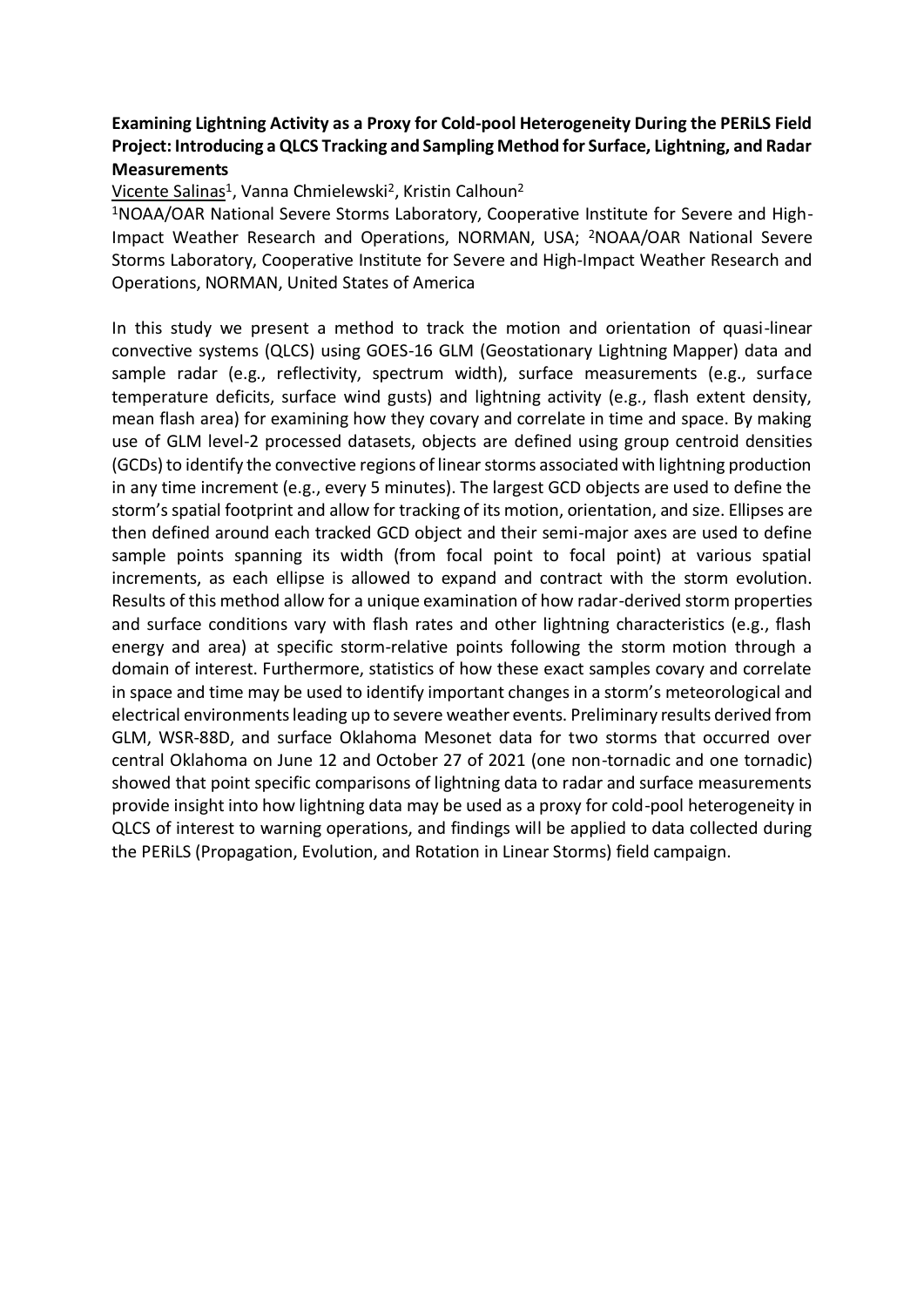## **Geometric Effects on Hydrometeors Electrification in the Noninductive Relative Growth Rate Charging Mechanism**

<u>Jessica Souza</u><sup>1</sup>, Eric Bruning<sup>1</sup>

<sup>1</sup>Department of Geosciences - Atmospheric Science Group, Texas Tech University, Lubbock, United States of America

The noninductive relative growth rate charging (NI) mechanism is one of the main processes to contribute to the charge structure in a thunderstorm. However, laboratory and modelling studies show that there are still several uncertainties concerning the NI mechanism. A relevant component to this issue is the geometry of the particles. Variations in the geometry of ice hydrometeors are not usually accounted for and can affect the relative growth rate estimate and consequently the magnitude and polarity of charge transferred in collisions that could lead to small scale spatial heterogeneity in electrification regimes in the mixed phase region. The focus of this study is to investigate how the depiction of various shapes of graupel and ice crystals affect their interactions and charges with temperature, liquid water content, collision efficiency, particle sizes and relative fall velocity as the main parameters with range constrained by values in the literature. An alternative way to represent diversity in ice hydrometeor shape configurations and their gradual change is to express them as manifolds where the shapes are generated by radial functions. We use numerical methods for solving partial differential equations on curved surfaces starting from the sphere to more heterogeneous curvatures. The results compare the hydrodynamical flow responses by quantitative differences in the structure of the flow on the particles and the range of positive and negative graupel charging based on the relative diffusional growth rate for the spherical case against the evolving derived radial manifolds in the parameter space. This approach presents insights into the contributions of evolving shapes on hydrometeor electrification and the method's viability is discussed.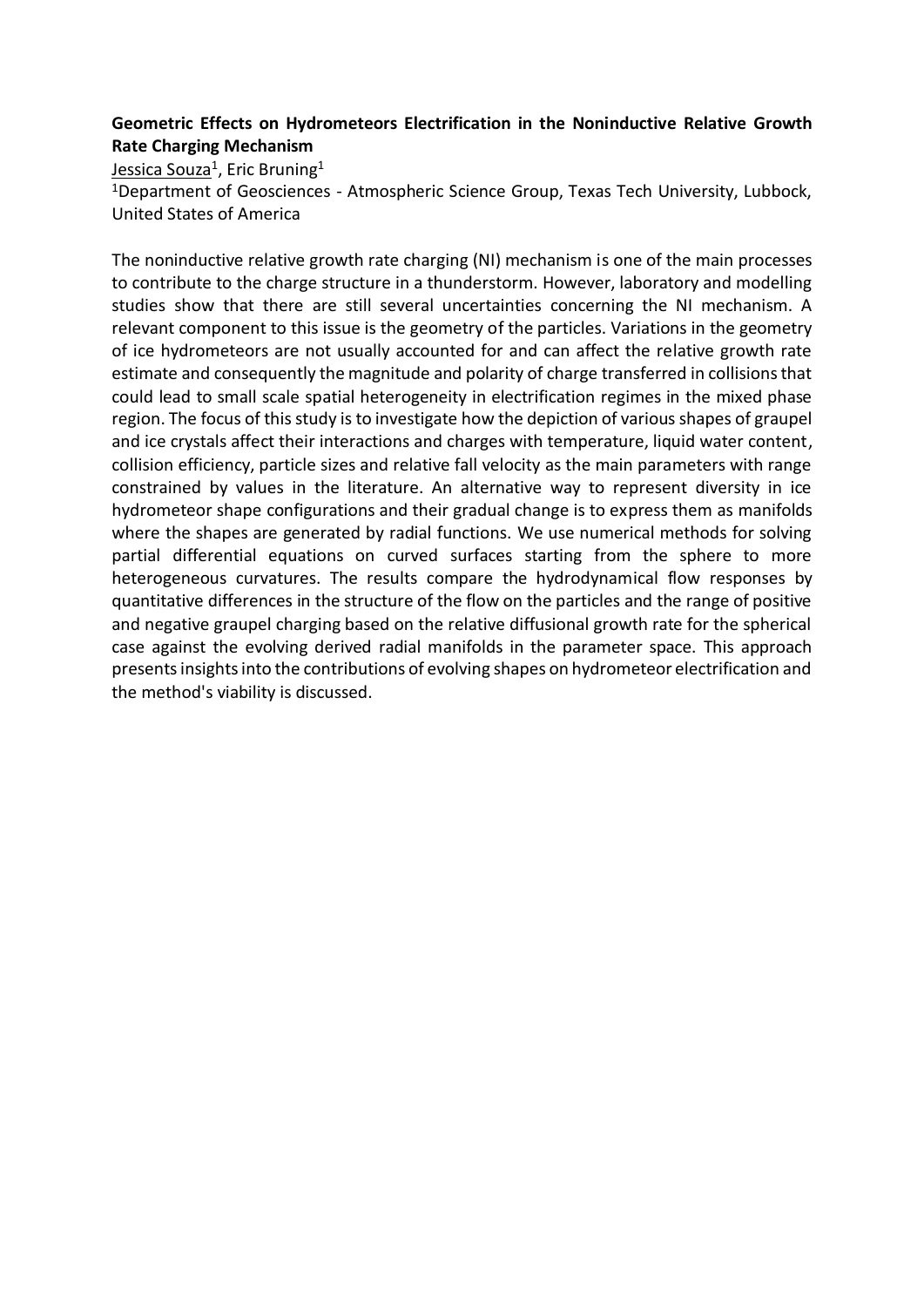#### **Pair-difference Analysis of Lightning Strokes**

# <u>Yuval Ben Ami</u><sup>1</sup>, Ilan Koren<sup>1</sup>, Orit Altaratz<sup>2</sup>, Yoav Yair<sup>3</sup>

<sup>1</sup>Department of Earth and Planetary Science, The Weizmann Institute of Science, Rehovot, Israel; <sup>2</sup>Department of Earth and Planetary Sciences, The Weizmann Institute of Science, Rehovot, Israel; <sup>3</sup>School of Sustainability, Interdisciplinary Center, Herzliya, Israel

In this work we analyze temporal sequences of lightning strokes, as detected by an LF/VLF based network, over the Eastern Mediterranean. Differently from previous studies, we analyze the strokes' raw data, without grouping them into flashes using pre-determined thresholds. We introduce the distance-versus-time differential space, which looks at the intervals between successive strokes. It loses the information on the specific time and location of the strokes and instead it clusters common properties of the intervals between them. Pair-analysis is done per each cluster on this new space. This allows us to detect key Spatio-temporal characteristics of flashes that are common to all events. Three distinct clusters are emerging on this differential space, separating a flash scale, recharging between flashes scale, and the characteristic distances between lightning events.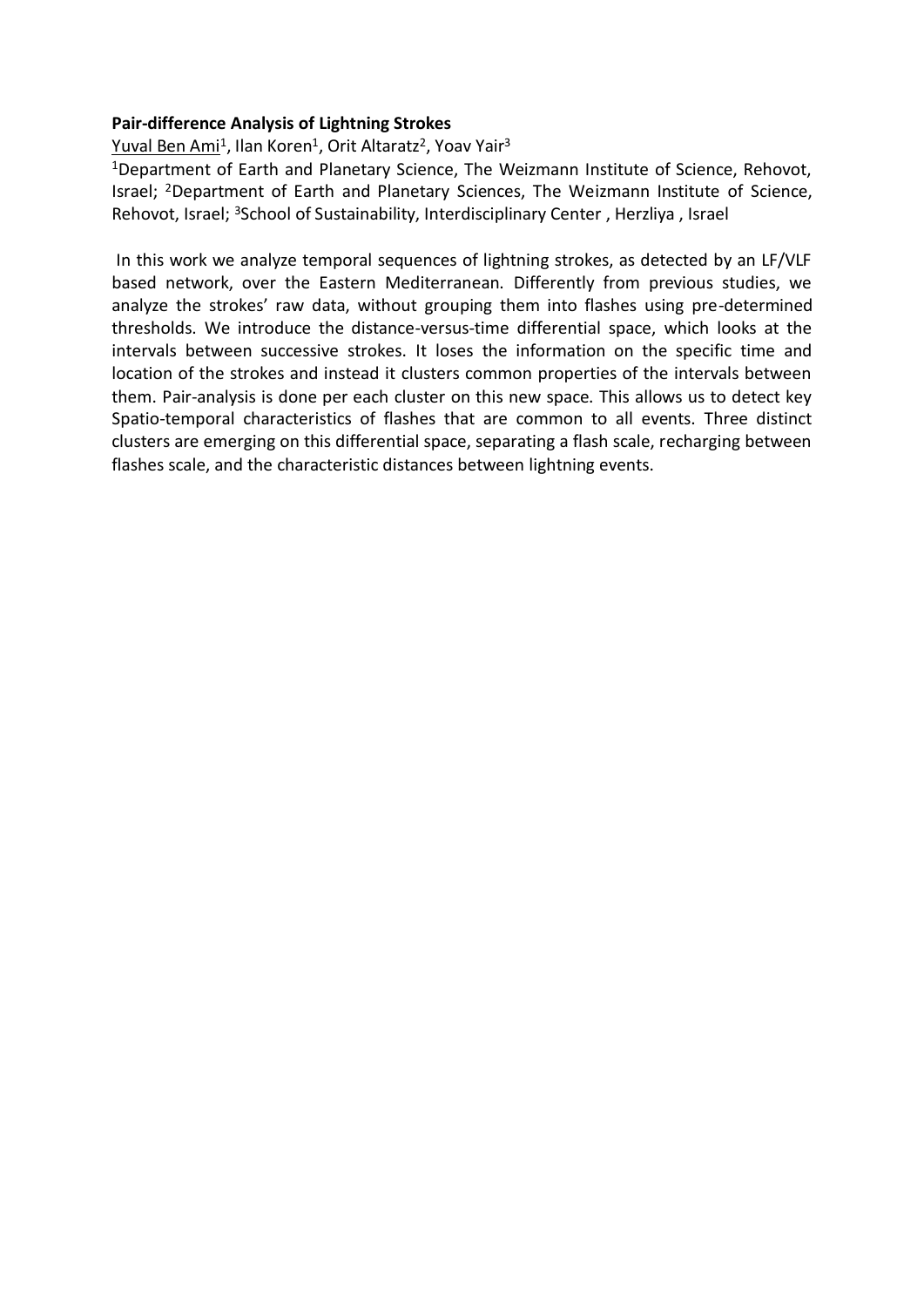## **Intercomparisons of Space-Based Optical and Ground-Based RF Global Observations of Lightning for Constructing a Lightning Climatology**

<u>Steven Goodman</u><sup>1</sup>, Katrina Virts<sup>2</sup>

<sup>1</sup>Atmospheric Science, Thunderbolt Global Analytics, Huntsville, AL, United States of America; <sup>2</sup>Dept of Atmospheric and Earth Science, The University of Alabama in Huntsville, Huntsville, AL, United States of America

Observations of lightning are commonplace worldwide and recent satellite instruments provide enhanced coverage. Lightning can be used for monitoring severe convection and precipitation, improving estimates of severe storm development, evolution and intensity, and hence provide early warnings for severe weather phenomena. In addition, lightning itself impacts the global climate by producing nitrogen oxides (NOX), a strong greenhouse gas. For climate variability and change monitoring, lightning has been shown to follow trends and extremes in convective storms (convective mode, flash rate, flash extent) and track global surface air temperature on many natural time scales. Given this relevance and potential as a climate variable, lightning has been added to the list of Essential Climate Variables (ECV) in the Global Climate Observing System Implementation Plan (IP), including a first attempt to define the requirements for climate monitoring with lightning measurements. A Task Team on lightning observations for climate applications completed an initial study that summarizes the work done and covers key aspects of needed lightning observations for climate applications. It explains the relevance of lightning observations, describes the current status of observations, discusses gaps and open research questions and provides suggestions for monitoring requirements for lightning, including metadata requirements. The Task Team is seeking relevant data sets to address climate questions using information about lightning. In this presentation we present an initial look at the lightning climatology maxima and regional trends as depicted by space-based and ground-based systems, and considerations for the production of a community climate data set for lightning.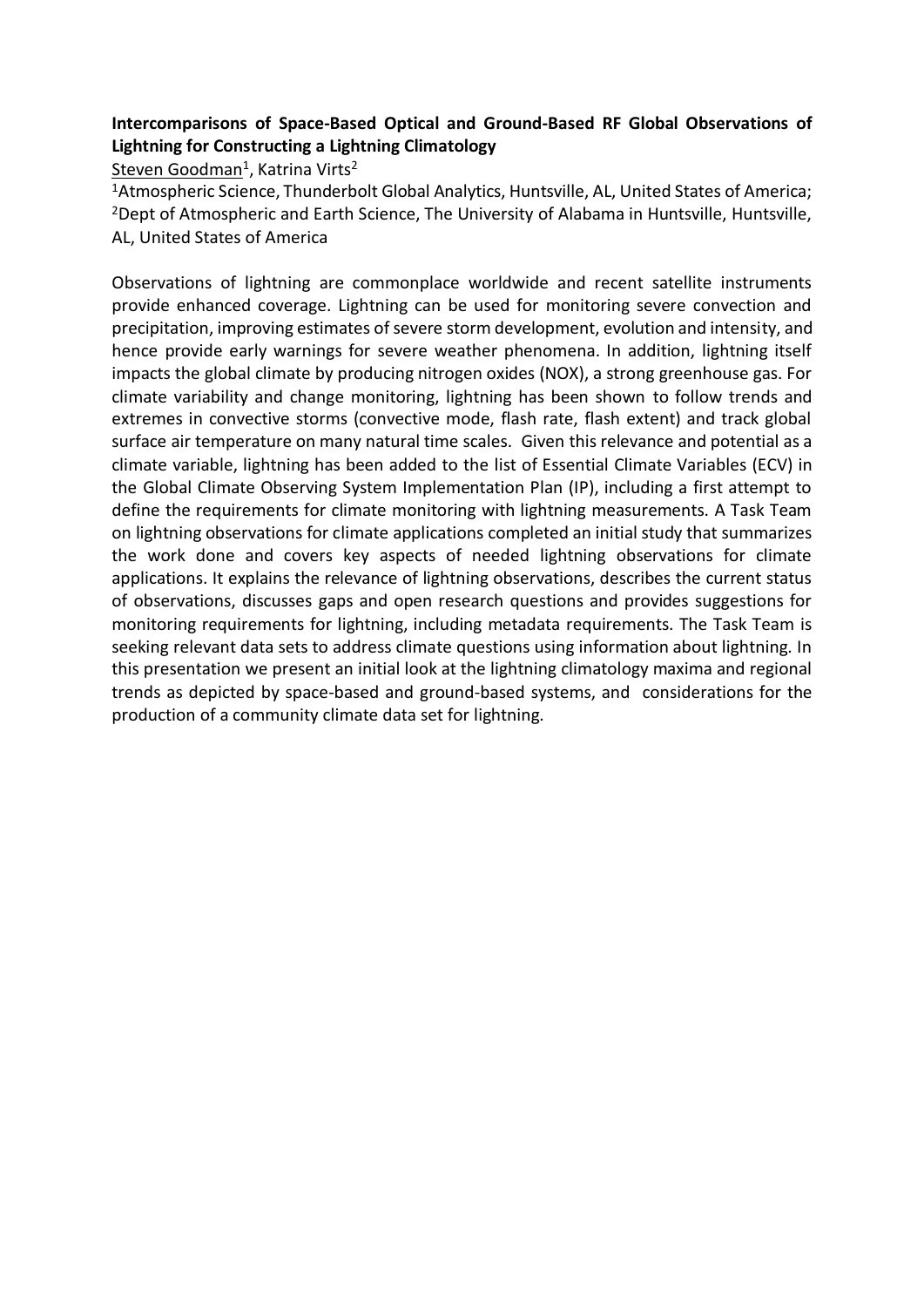#### **Response of Clouds and Surface Pressure to Jz.**

Brian Tinsley<sup>1</sup>

<sup>1</sup>Phys/Space Science, University of Texas at Dallas, Dallas, Texas, United States of America

The responses of high-latitude stratus-type clouds, and high and mid-latitude surface pressures, to changes in the downward flow of current density, Jz, in the global electric circuit, have been clarified with new analyses. Observation and theory point to the involvement of space charge layers in these clouds. The charge asymmetries on condensation nuclei and ice nuclei affect their collision rates with droplets. Electro-anti-scavenging of the smallest condensation nuclei has the cumulative effect over several days of cloud processing of increasing their concentration. It is postulated that this gives increased concentration of droplets of smaller size, which increases cloud radiative forcing in cold seasons. Electroscavenging of the larger ice nuclei increases contact ice nucleation and conversion of supercooled water to ice; again with consequences for radiative forcing. The threshold for significant day-to-day oscillations of surface pressure depend on the amplitude and period of ionospheric potential oscillations driving Jz; either due to internal (thunderstorm and electrified shower cloud) or external (solar wind electric field) global circuit inputs. For the weaker external input there is evidence that the presence of trains of oscillations, of sufficient amplitude and length, with the 27-day solar rotation period, nudge internal atmospheric pressure oscillations into phase coherence.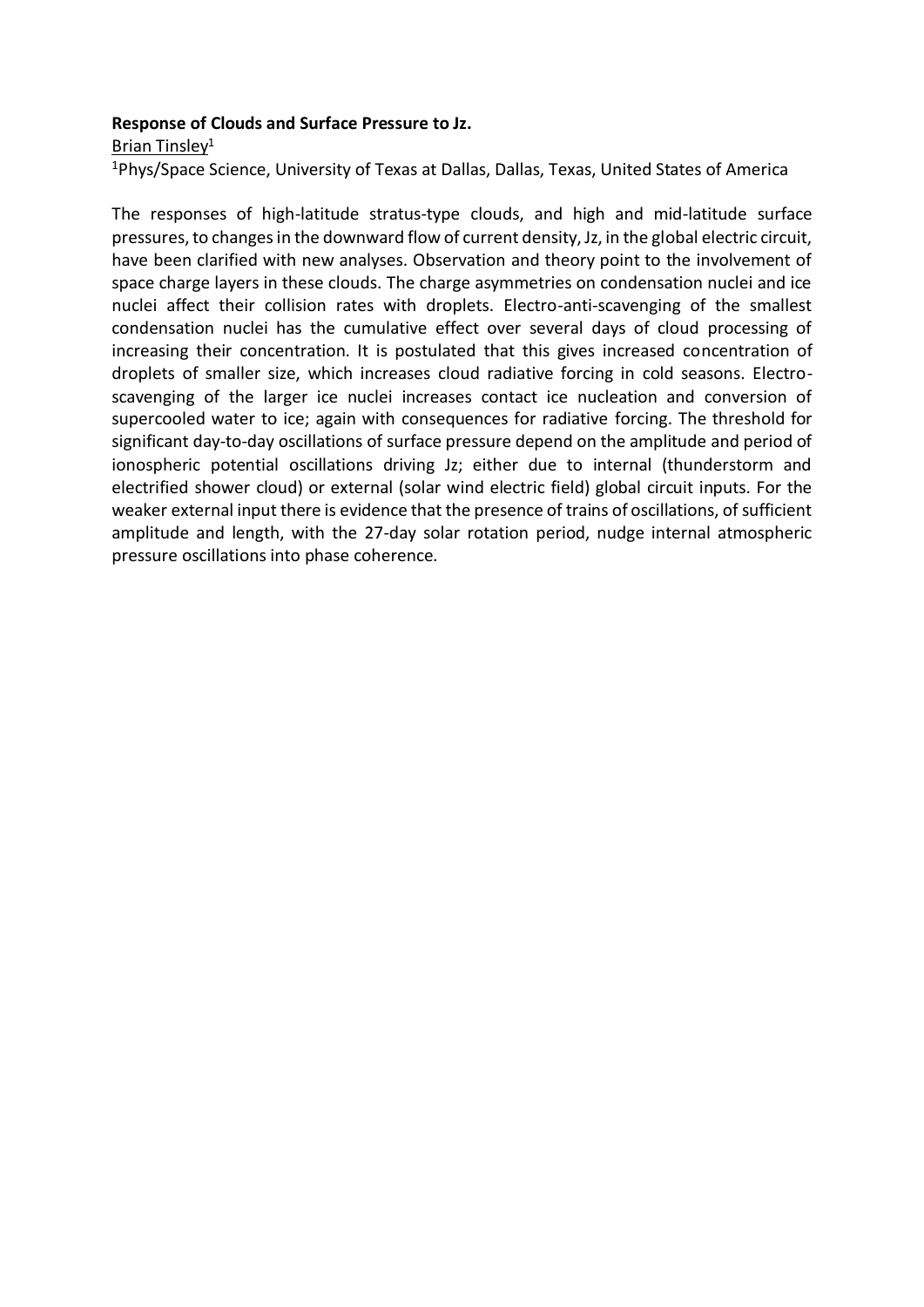## **Predominant Periodicities Observed in the Potential Gradient Recorded at Several Groundbase Stations**

<u>José Carlos Tacza Anaya<sup>1,2</sup>,</u> Keri Nicoll<sup>3</sup>, Edith Macotela<sup>4,5</sup>

<sup>1</sup>Institute of Geophysics, Polish Academic of Sciences, Warsaw, Poland; <sup>2</sup>Center of Radio Astronomy and Astrophysics Mackenzie, Mackenzie Presbyterian University, Sao Paulo, Brazil; <sup>3</sup>Department of Meteorology, University of Reading, Reading, United Kingdom; <sup>4</sup>Faculty of Mathematics and Natural Sciences, University of Rostock, Rostok, Germany; <sup>5</sup>Leibniz-Institute of Atmospheric Physics , University of Rostock, Rostok, Germany

The potential gradient (PG) from ground-based stations presents well known daily and annual periods. Less common PG periods are the 7-day, 27-day and semi-annual cycles, which are likely to have their origin in global and/or local effects. However, determining their source is challenging. Thus, timeseries and spectral analysis of PG at several stations are required. In this paper, we performed PG spectral analysis of data recorded at several stations: Vostok, Concordia, Halley and Casleo (Southern Hemisphere), and Sodankyla and Reading (Northern Hemisphere). We use the Lomb-Scargle Periodogram and the Wavelet Transform techniques. For all PG sites we found periodicities of 0.5, 1, ~180 and 365-days. Our results show that the 0.5-day (1-day) periodicity is more prominent during the months of June-July-August (December-January-February). Evidence of ~27- and ~45-day periods was also observed at multiples sites. Further analysis using the cross-wavelet transform (XWT) for PG versus cosmic rays, PG versus Madden-Julian Oscillation indexes, and PG versus meteorological parameters, show clues that the 27- and 45-day periods are likely related to the solar rotation and Madden-Julian Oscillation, respectively. Furthermore, our results show that during the passages of co-rotating interaction regions, the 27-day period for PG vs cosmic rays XWT is stronger than for the other XWT analysis.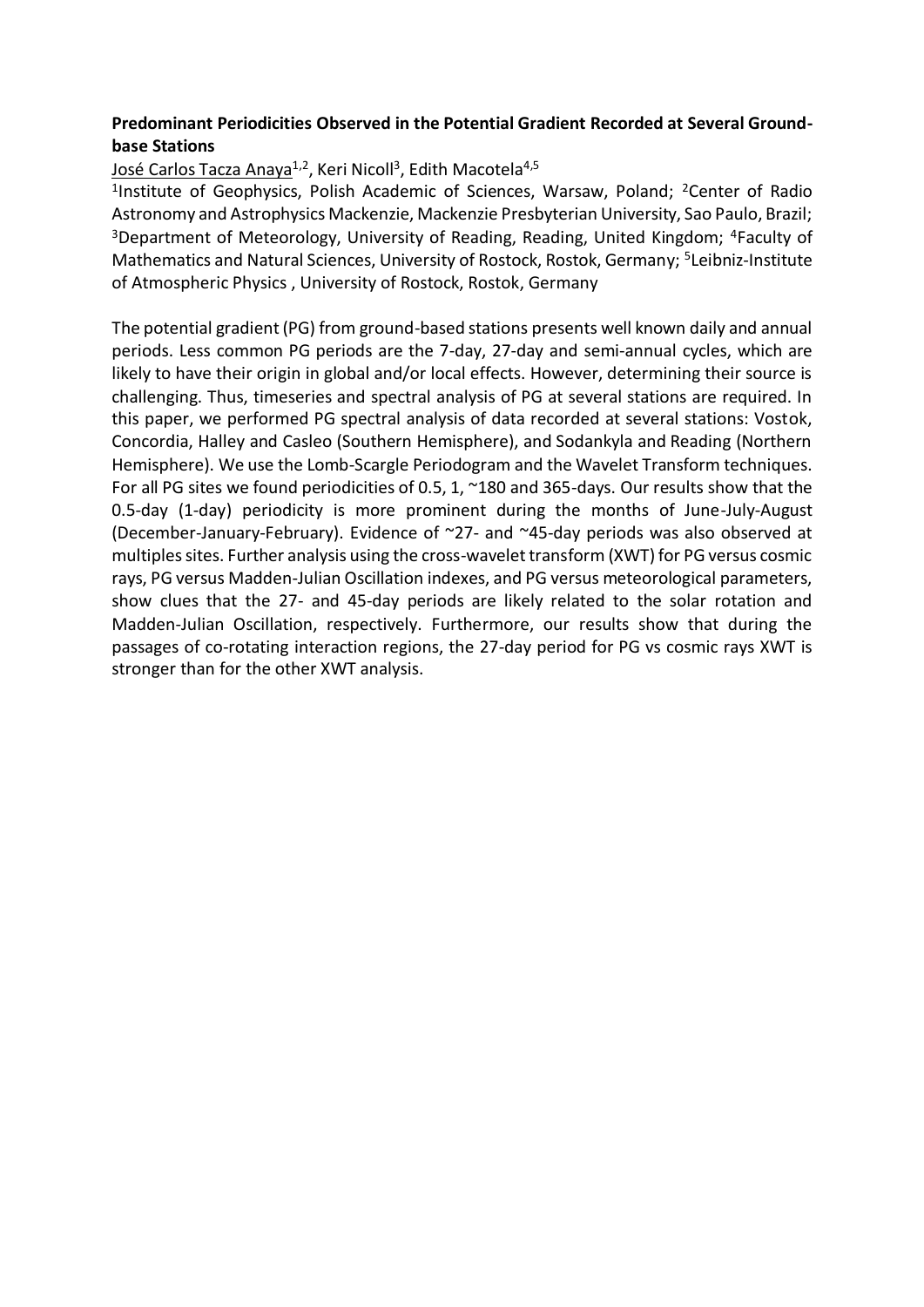### **Interdisciplinary Researches for Atmospheric Electricity at the Summit of the Mt. Fuji, Japan** Masashi Kamogawa<sup>1</sup>

<sup>1</sup>Global Center for Asian and Regional Research, University of Shizuoka, Shizuoka, Japan

Japan Meteorological Agency announced that Mount Fuji Weather Station (3776 m a.s.l.) would be automatically operated without human manual resource after 2004, which implied that the facility would be partly disassembled. Terminating the observatory means losing the precious knowledge of high mountainous station maintenance. Once lost, this knowledge is difficult to recover. This highest point of Japan is the perfect site for a variety of research, in particular for atmospheric electricity research, that utilizes the benefits of the high altitude, as well as for weather observation.

In other countries, an array of achievements has been made by research conducted in highaltitude bases, such as the Mauna Loa Observatory in Hawaii which is noted for greenhouse gas observations, the High Altitude Research Station Jungfraujoch in Switzerland, which conducts astronomical research, and the Monte Rosa Laboratory in Italy, which is famous for high altitude medicine. In this field, Japan is far behind.

With this as the background, we established non-profit organization (NPO) Mount Fuji Research Station, with more than 250 members including researchers and mountaineers in order to make good use of the former Mt. Fuji Weather Station. The organization began observation and research at the Mount Fuji Weather Station after receiving permission to use the facilities from the Japan Meteorological Agency in the summer of 2007, when the station became available for summer research work by the private sector. Since 2007, research studies have been conducted at the Mount Fuji Weather Station, on themes including atmospheric chemistry, high altitude medical sciences, atmospheric electricity, ecology, etc. The researchers who took part in the Mt. Fuji project have been increasing in number yearly. Concerning the atmospheric electricity, we recently conduct the following researches at and around Mount Fuji: 1) Survey of the electric connection between Mount Fuji Research Station and the grounding earth for the lightning protection, and research on upward lightning using the body of Mt. Fuji. 2) Observation of lighting-generated and thunderstorm-generated energetic radiation. 3) Optical and electromagnetic observation of Transient luminous phenomena and lightning. 4) Testing of a newly-developed device of atmospheric electric field measurement. 5) Monitoring of extreme meteorological events in the Tokyo metropolitan area. 6) Atmospheric electric field fluctuations generated during snowstorms. 7) Atmospheric chemical reaction due to lightning such as NOX, NOY, and O3.

This presentation is the summary of our published papers.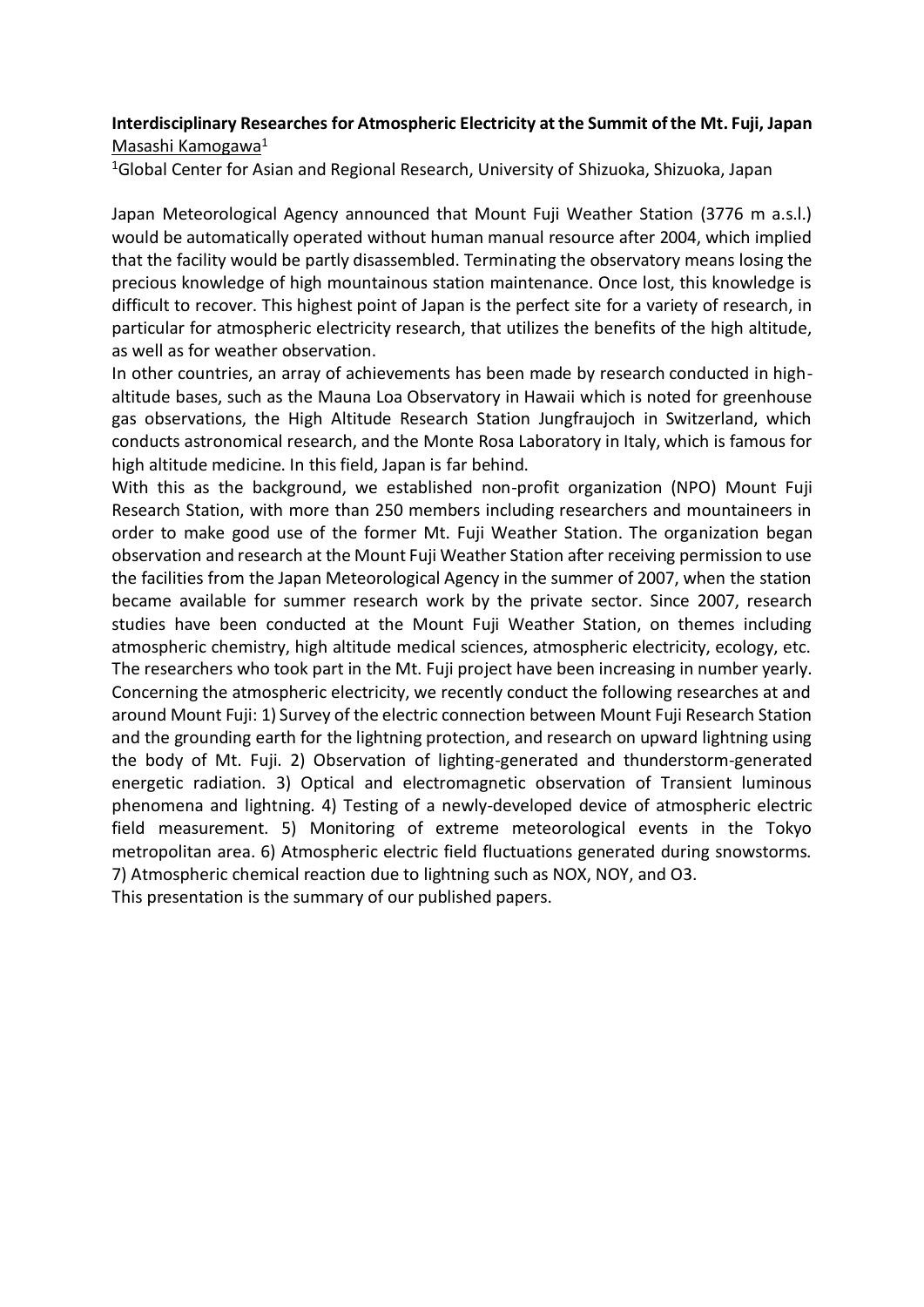# **Atmospheric Measurements with a Modernized Programmable Ion Mobility Spectrometer**

<u>Karen Aplin</u><sup>1</sup>, Jozsef Bor<sup>2</sup>, Attila Buzas<sup>3</sup>, Alan Meaney<sup>4</sup>, Colin Galbraith<sup>5</sup> <sup>1</sup> Aerospace Engineering, University of Bristol, Bristol, United Kingdom; <sup>2</sup>Geodesy-Geophysics, Institute of Earth Physics and Space Science , Sopron, Hungary; <sup>3</sup>Doctoral School of Earth Sciences, Eötvös Lorand University, Budapest, Hungary; <sup>4</sup>Business Development, A Squared Technologies, Weston-super-Mare, United Kingdom; <sup>5</sup>Electronics Design, A Squared Technologies, Weston-super-Mare, United Kingdom

The Programmable Ion Mobility Spectrometer (PIMS) is a miniaturised, multifunctional Gerdien condenser for air conductivity and atmospheric ion spectrum measurements. Its multimode electrometer and computerised control permit ion measurement in two modes, as an aspirated cylindrical capacitor for current measurement, and as a relaxation probe, for which voltage decays are measured. This capability for self-calibration removes the difficulties associated with providing a well-characterised ion environment for calibration. Two additional modes for measuring temperature-sensitive leakages and biases improve the instrument's accuracy and are particularly relevant for outdoor usage. The PIMS, initially developed in the early 2000s, has recently been re-engineered and modernised, with surface mount and higher specification electronics and an up-to-date microcontroller. In this presentation the instrument, its design, development and laboratory testing will be described. Its first atmospheric measurements at the Nagycenk Geophysical Observatory, Hungary (47.632°N,16.718°E) will also be presented. At Nagycenk, the atmospheric conductivity data will complement existing instrumentation measuring the potential gradient. With this new addition, changes in the electric field due to variation of local conditions can be more reliably separated from the field component arising from the global ionospheric potential. This allows for a site like Nagycenk to contribute more to answering open scientific questions on space weather, cosmic ray effects on weather and climate, the contribution of different weather systems to charging the global electric circuit, and dynamical interactions between the measurable atmospheric electric field and the activity of the living environment.